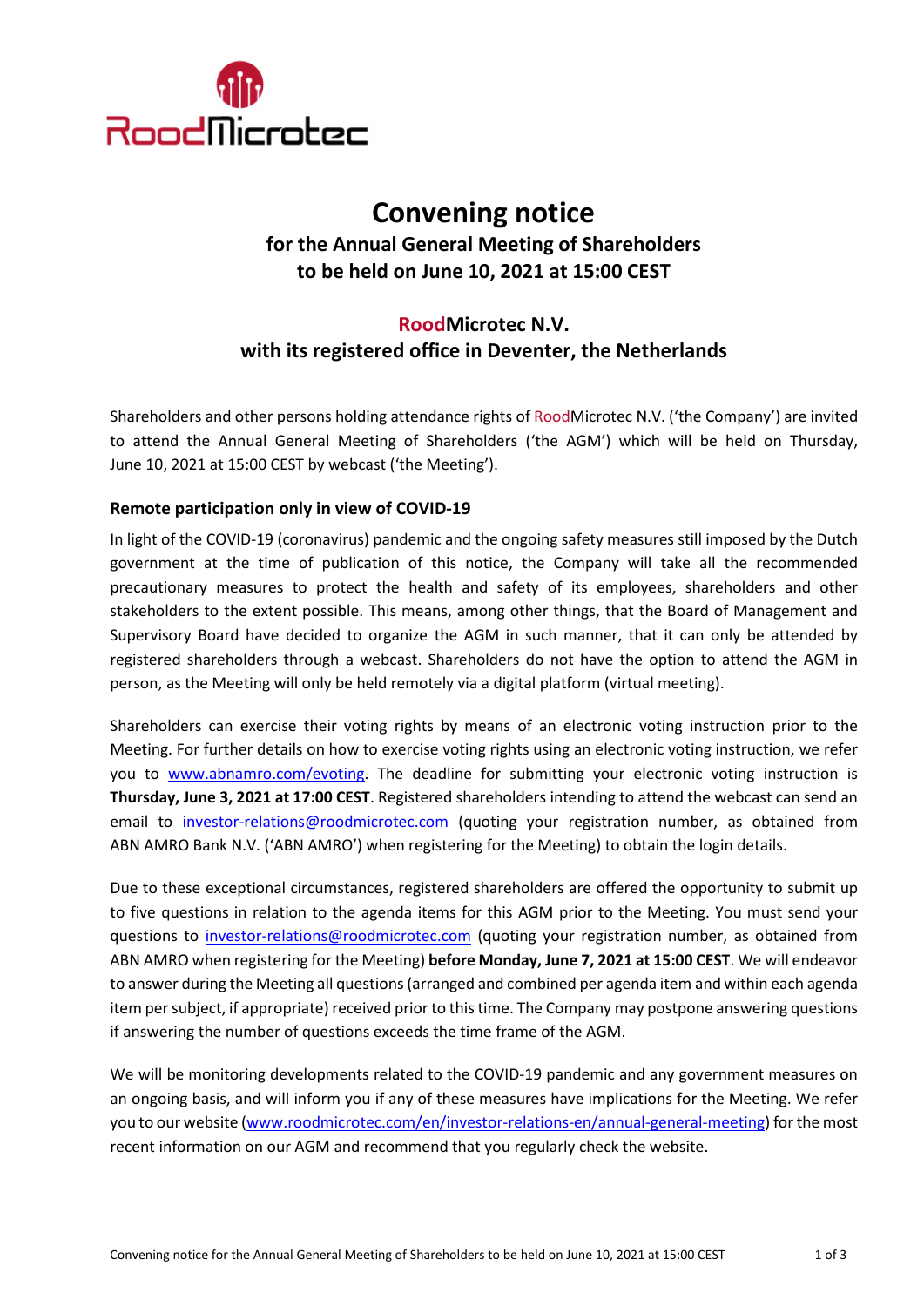

# **Agenda**

- 1. Opening and announcements.
- 2. Annual Report for the 2020 financial year:
	- (a) Report of the Board of Management on the Company's activities during the 2020 financial year, including risk policy and corporate governance policy;
	- (b) Report of the Supervisory Board on the 2020 financial year;
	- (c) Adoption of the 2020 financial statements and remuneration report (**voting item**);
	- (d) Appropriation of the 2020 net result (**voting item**).
- 3. Discharge of the members of:
	- (a) the Board of Management from liability for their management in 2020 (**voting item**);
	- (b) the Supervisory Board from liability for their supervision in 2020 (**voting item**).
- 4. Proposal to re-appoint Mr. Vic Tee as a member of the Supervisory Board for a 1-year period (**voting item**).
- 5. Proposal to appoint Mr. Ruud van der Linden as a member of the Supervisory Board for a 4-year period **(voting item).**
- 6. Designation of the Board of Management as the body authorized:
	- (a) to issue shares and to grant rights to acquire shares (**voting item**);
	- (b) to restrict or exclude pre-emptive rights upon the issue of shares and the granting of rights to acquire shares (**voting item**).
- 7. Any other business.
- 8. Closing.

#### **Availability of meeting documents**

The agenda with explanatory notes for the AGM, as well as the Annual Report 2020, which contains the Financial Statements for the financial year 2020, and other relevant documents, are made available from today on the Company's website [\(www.roodmicrotec.com/en/investor-relations-en/annual-general](http://www.roodmicrotec.com/en/investor-relations-en/annual-general-meeting)[meeting\)](http://www.roodmicrotec.com/en/investor-relations-en/annual-general-meeting). These documents are also available for inspection by shareholders (by appointment) at the offices of the Company, Zutphenseweg 29 D1, 7418 AH in Deventer, the Netherlands, and can be obtained free-ofcharge as well via ABN AMRO per email: [ava@nl.abnamro.com.](mailto:ava@nl.abnamro.com)